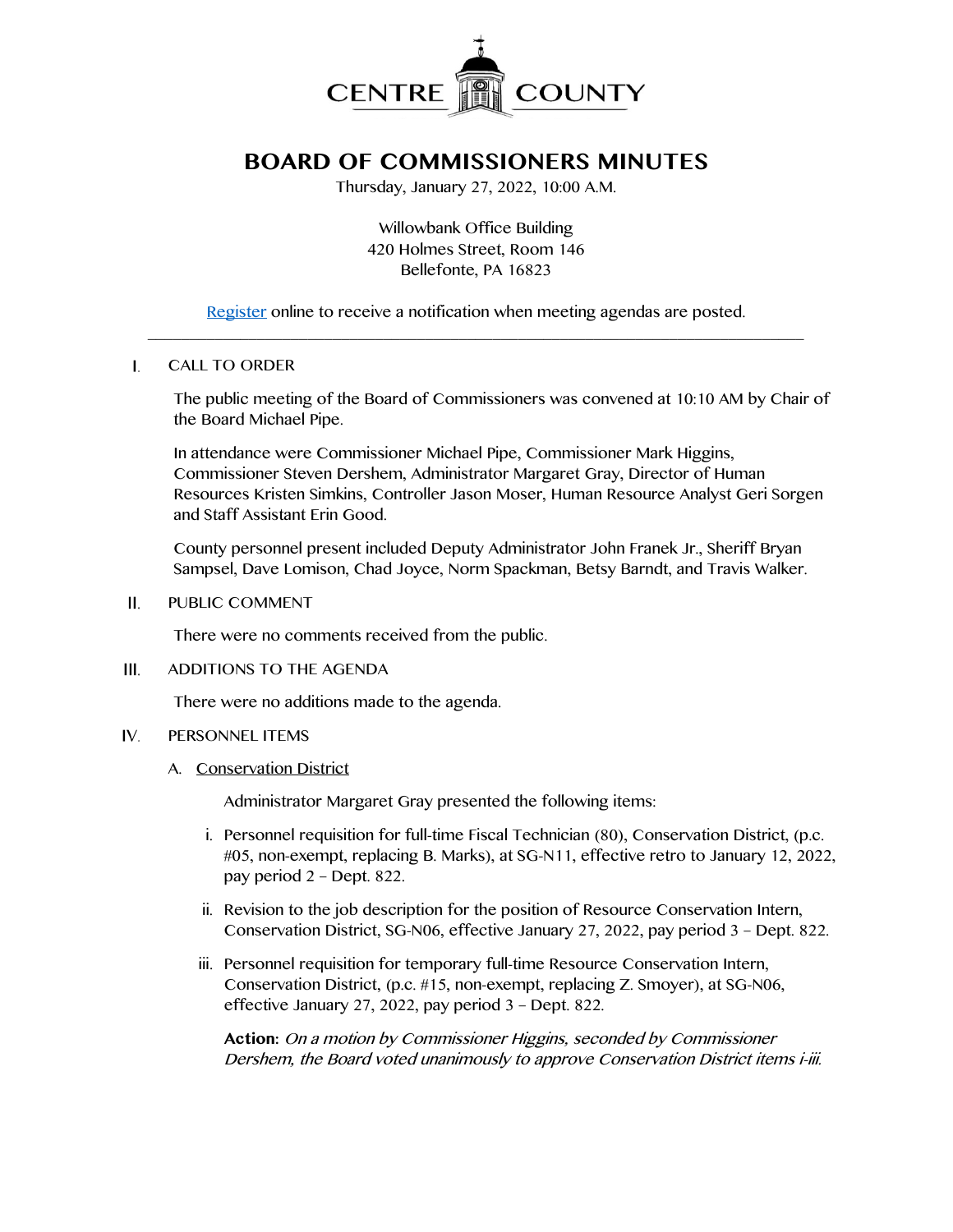# B. Correctional Facility

- i. Personnel requisition for full-time Corrections Officer, Correctional Facility, (p.c. #44, non-exempt, replacing J. Scarborough), at SG-N10, effective retro to January 13, 2022, pay period 2 – Dept. 333.
- ii. Appointment for Dakota D. Keegan, to full-time Corrections Officer, Correctional Facility, (p.c. #17, non-exempt, replacing S. Rodriguez), at SG-N10X(01)--\$17.50/hour, effective February 7, 2022, pay period 4. Conditional upon satisfactory completion of pre-employment requirements. Salary budget savings for 2022 \$4,199, annualized salary impact for 2023 \$1,498 - Dept. 333.
- iii. Appointment for Patrick W. Stagi, to full-time Corrections Officer, Correctional Facility, (p.c. #20, non-exempt, replacing S. Posey), at SG-N10A(02)--\$18.00/hour, effective February 7, 2022, pay period 4. Conditional upon satisfactory completion of pre-employment requirements. Salary budget savings for 2022 \$6,890, annualized salary savings for 2023 \$3,494 - Dept. 333.
- iv. Appointment for Brooke Poorman, to full-time Corrections Officer, Correctional Facility, (p.c. #40, non-exempt, replacing S. Shay), at SG-N10X(01)--\$17.50/hour, effective February 7, 2022, pay period 4. Conditional upon satisfactory completion of pre-employment requirements. Salary budget savings for 2022 \$3,897, annualized salary impact for 2023 \$1,498 - Dept. 333.
- v. Appointment for Darrin Weidel, to full-time Corrections Officer, Correctional Facility, (p.c. #44, non-exempt, replacing J. Scarborough), at SG-N10A(02)--\$18.00/hour, effective February 7, 2022, pay period 4. Conditional upon satisfactory completion of pre-employment requirements. Salary budget savings for 2022 \$3,459, annualized salary savings for 2023 \$1,872 - Dept. 333.
- vi. Appointment for Dillon Doreschenko, to full-time Corrections Officer, Correctional Facility, (p.c. #60, non-exempt, replacing J. Decker), at SG-N10X(01)--\$17.50/hour, effective February 7, 2022, pay period 4. Conditional upon satisfactory completion of pre-employment requirements. Salary budget savings for 2022 \$2,424, annualized salary impact for 2023 \$1,498 - Dept. 333.
- vii. Appointment for Erin Vangorder, to full-time Corrections Officer, Correctional Facility, (p.c. #72, non-exempt, replacing B. Port), at SG-N10X(01)--\$17.50/hour, effective February 7, 2022, pay period 4. Conditional upon satisfactory completion of pre-employment requirements. Salary budget savings for 2022 \$1,406, annualized salary impact for 2023 \$1,498 - Dept. 333.
- viii. Appointment for Crystal A. Miller, to full-time Corrections Officer, Correctional Facility, (p.c. #80, non-exempt, replacing B. Hoffman), at SG-N10X(01)--\$17.50/hour, effective February 7, 2022, pay period 4. Conditional upon satisfactory completion of pre-employment requirements. Salary budget savings for 2022 \$4,802, annualized salary impact for 2023 \$1,498 - Dept. 333.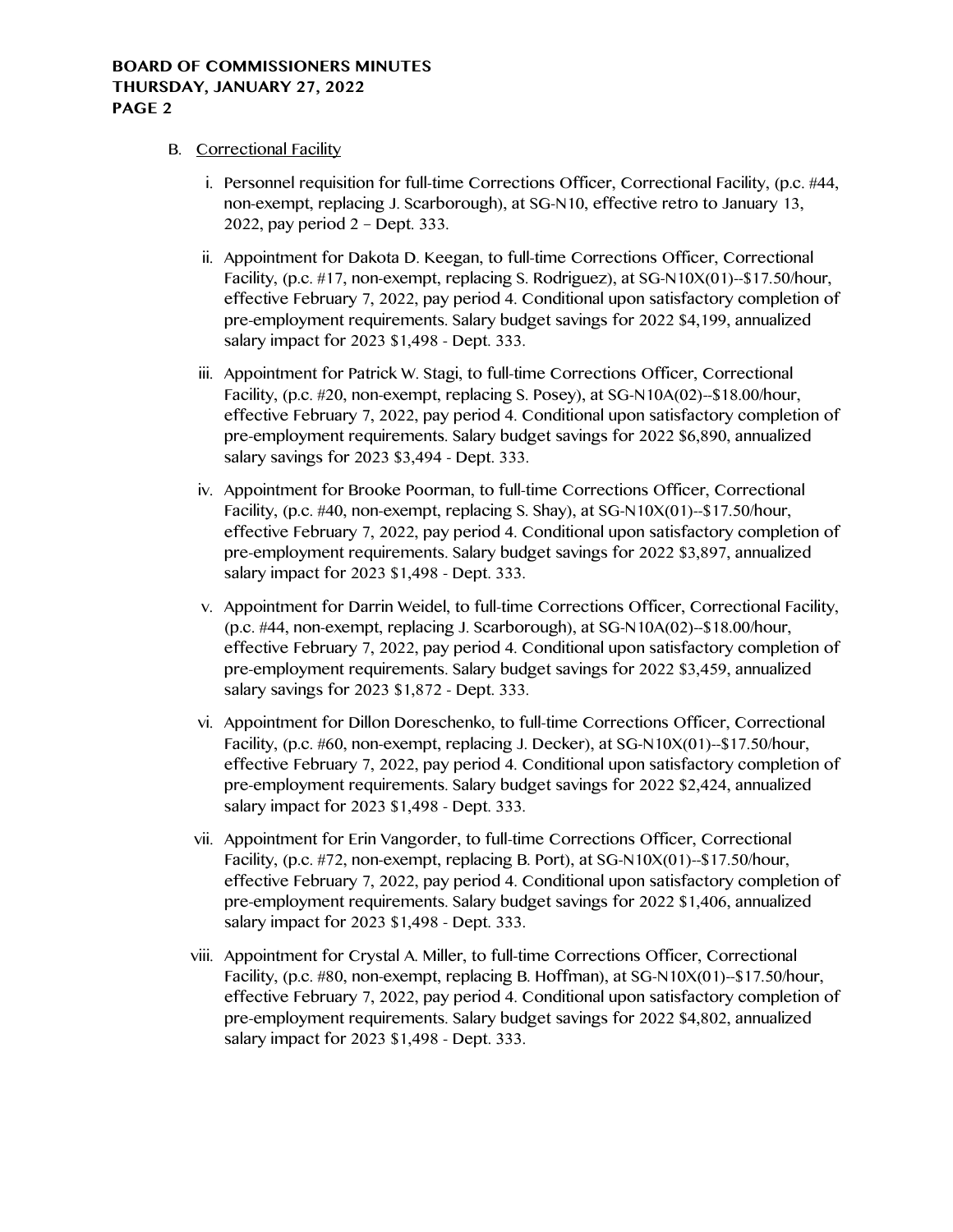- ix. Appointment for Derek M. Orwig, to full-time Corrections Officer, Correctional Facility, (p.c. #91, non-exempt, replacing S. Norris), at SG-N10X(01)--\$17.50/hour, effective February 7, 2022, pay period 4. Conditional upon satisfactory completion of pre-employment requirements. Salary budget savings for 2022 \$4,802, annualized salary impact for 2023 \$1,498 - Dept. 333.
- x. Appointment for Colton D. Bickel, to full-time Corrections Officer, Correctional Facility, (p.c. #92, non-exempt, replacing B. Davis), at SG-N10X(01)--\$17.50/hour, effective February 7, 2022, pay period 4. Conditional upon satisfactory completion of pre-employment requirements. Salary budget savings for 2022 \$4,802, annualized salary impact for 2023 \$1,498 - Dept. 333.

**Action:** On a motion by Commissioner Higgins, seconded by Commissioner Dershem, the Board voted unanimously to approve Correctional Facility items i-x.

C. Emergency Communications 911

Director Norm Spackman presented the following items:

- i. Personnel requisition for on-call/occasional 911 Dispatcher-Public Safety Telecommunicator, Emergency Communications 911, (p.c. #28, non-exempt, replacing K. Seeger), at SG-N09, effective retro to January 25, 2022, pay period 3 – Dept. 354.
- ii. Reinstatement for Lucas A. Morningstar to on-call/occasional 911 Dispatcher-Public Safety Telecommunicator, Emergency Communications 911, (p.c. #28, non-exempt, replacing K. Seeger), at SG-N09E(05)--\$18.66/hour, effective January 31, 2022, pay period 4. Salary budget savings for 2022 \$1,719, annualized salary savings for 2022 \$428 – Dept. 354.

Norm emphasized the great work his staff is doing to cover shifts and make sure they are staffed appropriately.

**Action**: On a motion by Commissioner Higgins, seconded by Commissioner Dershem, the Board voted unanimously to approve Emergency Communications 911 items i-ii.

D. Public Defender – Personnel requisition for full-time Legal Secretary 2, Public Defender, (p.c. #09, non-exempt, replacing C. Tomblin), at SG-N08, effective retro to January 22, 2022, pay period 3 – Dept. 132.

**Action:** On a motion by Commissioner Higgins, seconded by Commissioner Dershem, the Board voted unanimously to approve the personnel requisition for Public Defender.

### V. REPORT ON JUDICIAL PERSONNEL ITEMS

# Court Administration

i. President Judge Pamela Ruest has approved the personnel requisition for full-time Central Court Coordinator, Court Administration, (p.c. #13, non-exempt, replacing R. Stoner), at SG-N10, effective January 11, 2022, pay period 2 – Dept. 271.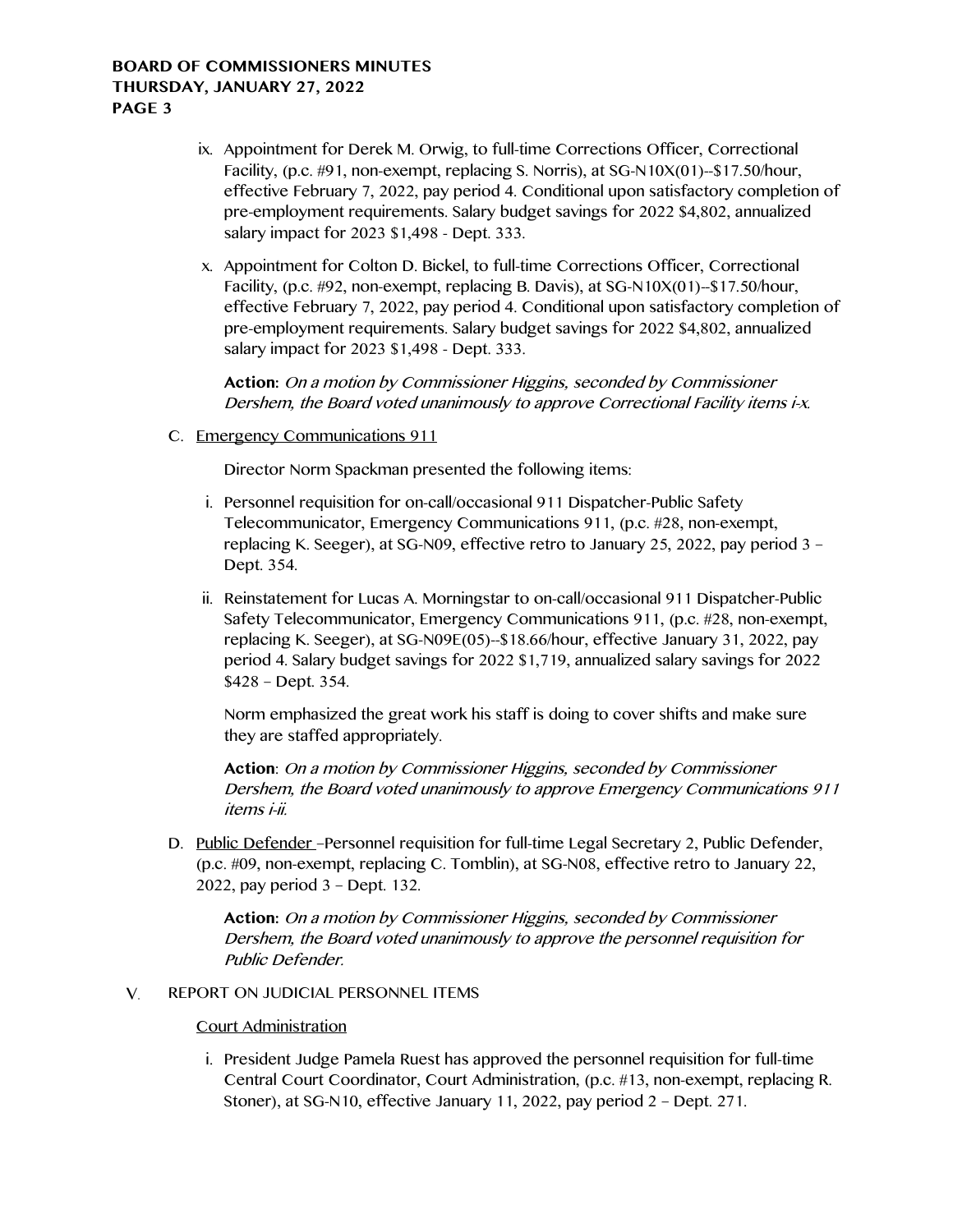- ii. President Judge Pamela Ruest has approved the personnel requisition for full-time Law Clerk, Court Administration, (p.c. #25, non-exempt, replacing E. Ishler), at SG-N16, effective January 12, 2022, pay period 2 – Dept. 271.
- VI. REPORT ON ROW OFFICE PERSONNEL ITEMS
- VII. NON-PERSONNEL ITEMS

Housing – Betsy Barndt asked the Board to consider approval of First Time Home Buyer program application with credit score exception; applicant demonstrates suitable financial status– Dept. 815.

**Action:** On a motion by Commissioner Higgins, seconded by Commissioner Dershem, the Board voted unanimously to approve application to the First time Home Buyer program.

### VIII. BUDGET REVISION

Financial Management – Administrator Margaret Gray presented a budget revision to increase indirect costs for Domestic Relations as discussed at the Finance Committee meeting this morning – Dept. 113.

| <b>TRANSFER FROM</b> |       |                          |          | <b>TRANSFER TO</b>                              |       |                                          |          |
|----------------------|-------|--------------------------|----------|-------------------------------------------------|-------|------------------------------------------|----------|
| Dept.                | Acct. | Description              | Amount   | Dept.                                           | Acct. | Description                              | Amount   |
| 129                  | 99911 | Transfer to DRS          | \$34,133 | 111, 112,<br>113, 114,<br>124, 125,<br>143, 161 | 58690 | Internal credit<br><b>Indirect Costs</b> | \$34,133 |
| 281                  | 42211 | <b>PA DPW General</b>    | \$720    | 281                                             | 88681 | Internal charge IT<br>Infrastructure     | \$720    |
| 281                  | 59901 | Transfer from<br>General | \$34,133 | 281                                             | 88690 | Internal charge<br><b>Indirect Costs</b> | \$34,133 |

**Action:** On a motion by Commissioner Higgins, seconded by Commissioner Dershem, the Board voted unanimously to approve the budget revisions.

### $IX.$ CONSENT AGENDA

**Action:** On a motion by Commissioner Higgins, seconded by Commissioner Dershem, the Board voted unanimously to approve this week's Consent Agenda

E. Planning – Certification of appropriations for the 2022 Agricultural Land Preservation Program in the amount of \$112,661, which is funded as follows: County \$80,000, 2021 Clean and Green Interest \$32,659 and Ferguson Township \$2 – Dept. 846.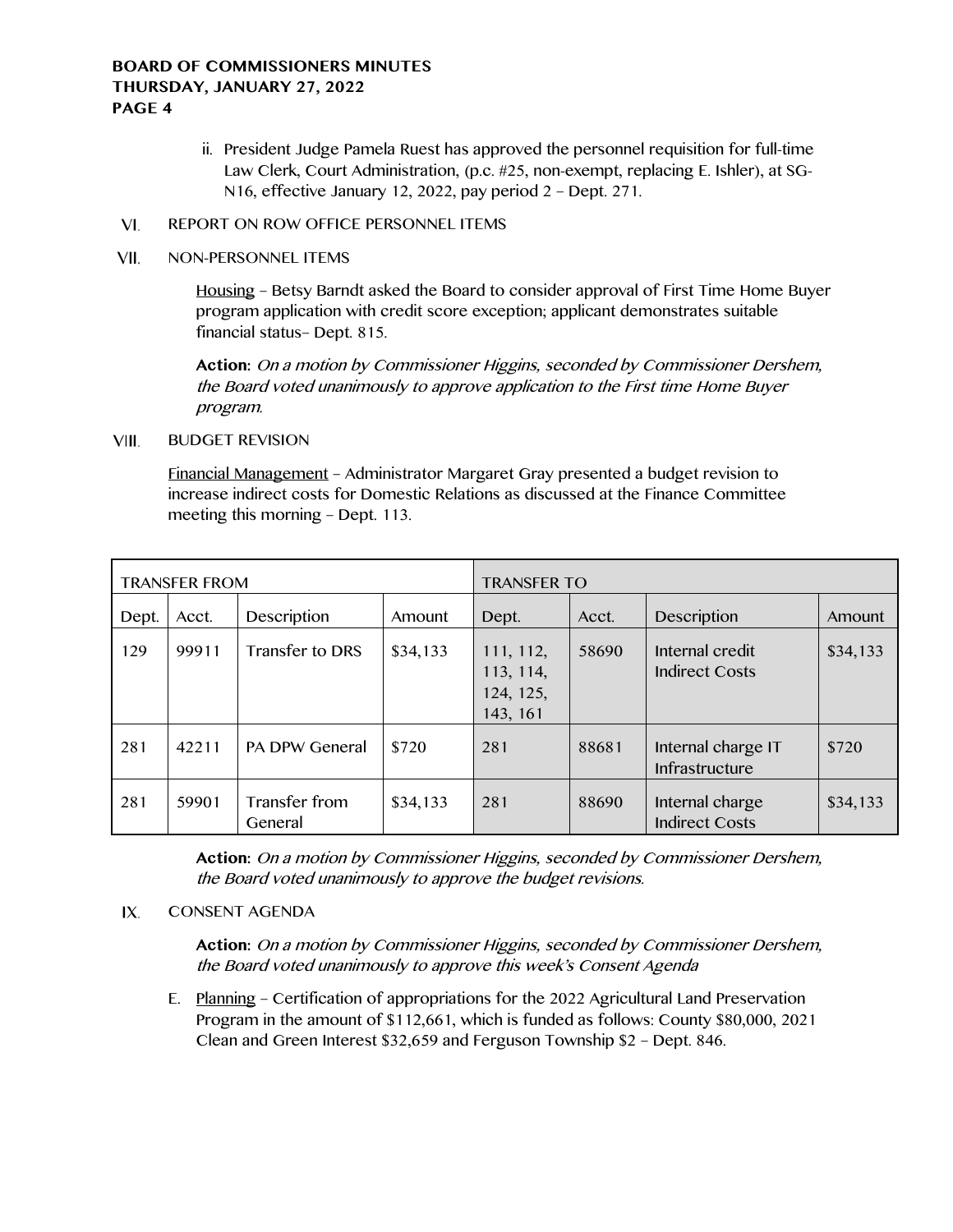- F. Probation Contract with Vigilnet to provide electronic alcohol and house arrest monitoring services. The contract is for the period of January 1, 2022 through December 31, 2022 – Dept. 301.
- G. Human Services
	- i. Adult Services
		- 1. Contract with Interfaith Human Services to provide emergency heating assistance to eligible Centre County residents through the Emergency Rental Assistance Program. The contract total is \$100,000, which is Federally funded for the period of January 1, 2022 through April 30, 2022 – Dept. 501.
		- 2. Contract renewal with Service Access and Management, Inc. to provide financial management services. The contract total is \$48,000, which is State funded for the period of January 1, 2022 through December 31, 2022 – Dept. 501.
		- 3. Contract renewal with Service Access and Management, Inc. to provide administrative assistance services for the Emergency Rental Assistance Program 1 and Emergency Rental Assistance Program 2. The contract total is \$7,900,000, which is Federally funded for the period of January 1, 2022 through December 31, 2022 – Dept. 501.
	- ii. MH/ID/EI Letter of Agreement with Community Rising Therapy LLC to provide early intervention services including speech pathology and IFSP teaming. The contract total is \$12,000, which is funded as follows: State \$10,800 and County \$1,200 for the period of July 1, 2021 through June 30, 2022 – Dept. 561.
- $X_{1}$ CHECK RUN

Check run in the amount of \$9,294,591.42 dated January 21, 2022.

**Action:** On a motion by Commissioner Higgins, seconded by Commissioner Dershem, the Board voted unanimously to approve the check run dated January 21, 2022.

 $XI.$ COVID-19 PLANNING AND RESPONSE

COVID-19 Pandemic Universal Masking Policy

Director of Human Resources Kristen Simkins outlined proposed changes in regard to CDC recommendations to the types of masks that should be worn. Krista Davis has worked with Emergency Operations to get bulk pricing to provide surgical masks to employees. To get employees through 4-5 weeks, Kristen asked the Board to consider a cost not to exceed \$2,000.

**Action:** On a motion by Commissioner Higgins, seconded by Commissioner Dershem, the Board voted unanimously to approve the purchase of as many as 20 surgical mask per employee at a cost not to exceed \$2,000.

#### XII. EXECUTIVE SESSION REPORT